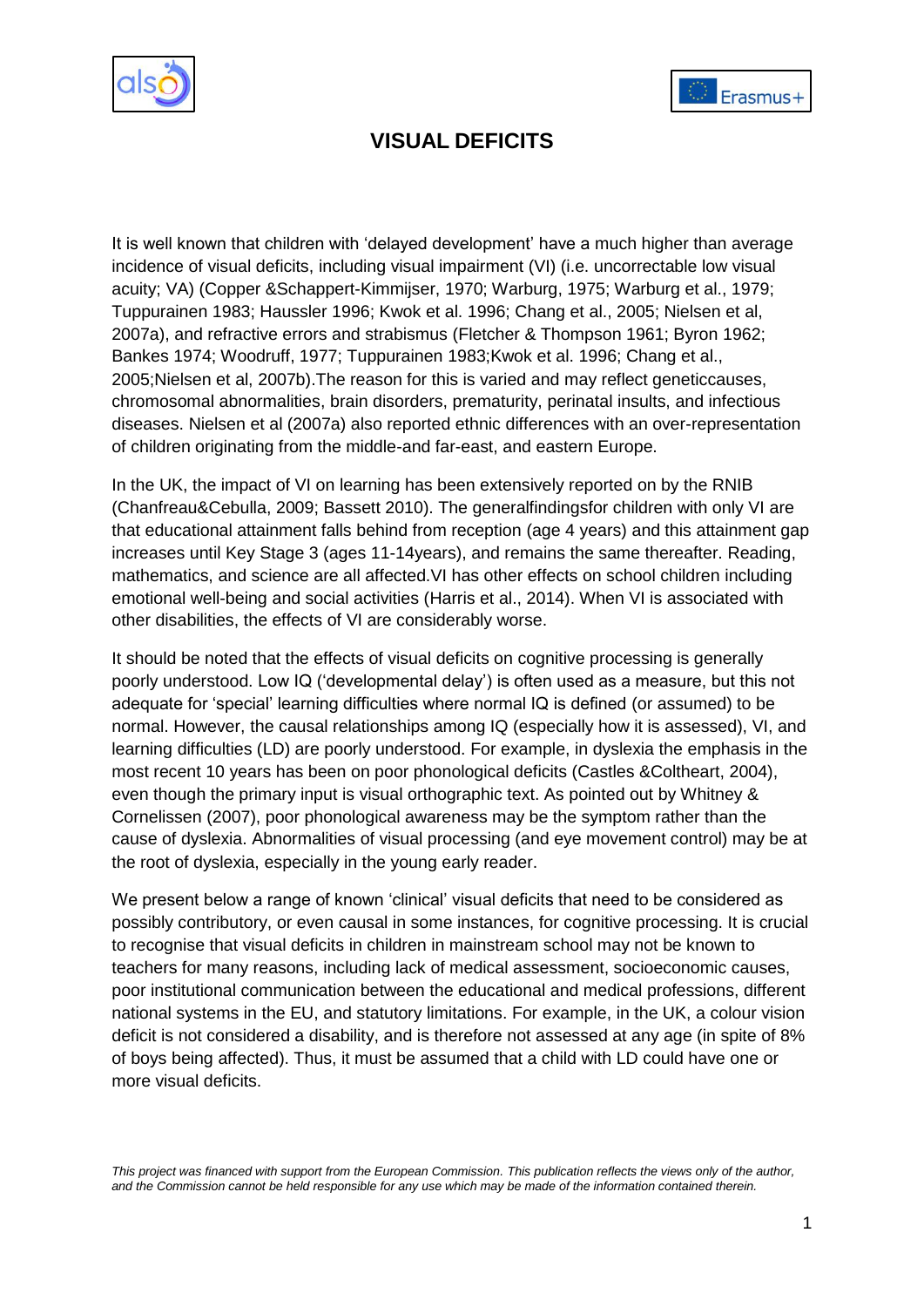



## **SPECIFIC VISUAL DEFICITS**

Most studies and reports on visual problems have focussed on either VI defined as low visual acuity (VA; poor resolution),refractive error (blur due to defocus), and strabismus (eye misalignment). These abnormalities can be quantified objectively and form the basis of any standard clinical assessment. There are many other visual deficits that also have impacts on vision, such as colour vision deficits, eye movement disorders and cerebral visual impairment (brain injury). These require specialist assessment and are not readily quantified by a single number (as in VA for example). Nevertheless, their impact may be more profound.

To understand this, it is important to recognise that much of visual processing (reading, looking at pictures, etc.) requires the control of a complex sequential process offoveation and processing visual content. Visual resolution is maximum at the retinal fovea (central vision), so that the image of a small feature must be imaged on the fovea ofeach eye. If the image is blurred due to poor optics (refractive error) or the retinal fovea is damaged (VI), the "visual" image is poor and limits the ability for the child to detect or recognise the object. For example, the ability of children to recognise words decreases with smaller print size (Cornelissen et al. 1991) (with or without dyslexia).

If, however, the image falls away from the fovea due to poor eye movement control, then a similar deficit will occur. Retinal signals are passed to the primary visual cortex (V1) where conscious seeing takes place, and are then processed by other parts of the brain where recognition and interpretation takes place (the ventral stream), and the guidance of movement takes place (the dorsal stream). Damage to different parts of the brain can lead to specific cognitive deficits (such as poor face recognition, poor letter recognition, poor reaching etc.). Once a specific feature has been processed, it is necessary to re-direct the fovea to the next visual feature (e.g. next word in a line of text), which requires saccadic eye movements. The whole procedure is integrated and usually subconscious, but any difficulty in any part of the process will interfere with cognitive vision and perception

In practice, it is difficult to separate the cause and effect of cognitive deficits. For example, poor eye movement control can make reading difficult, but genuine dyslexia can lead to atypical eye movements. In general, a child labelled with a SLD may have a sensory-motor deficit instead of, or in addition to, any apparent cognitive deficit. Visual screening in early childhood is very limited in the range of tests carried out. For example, in the UK colour vision deficits are not considered a disability and not screened for. There is also no certainty that any specific child has undergone screening anyway. Our default position is that a child may have visual deficits until shown otherwise. We next describe some of the more common visual deficits that need to be examined for. Any single or combination of deficits can lead to poor visual function and slow learning in a young child.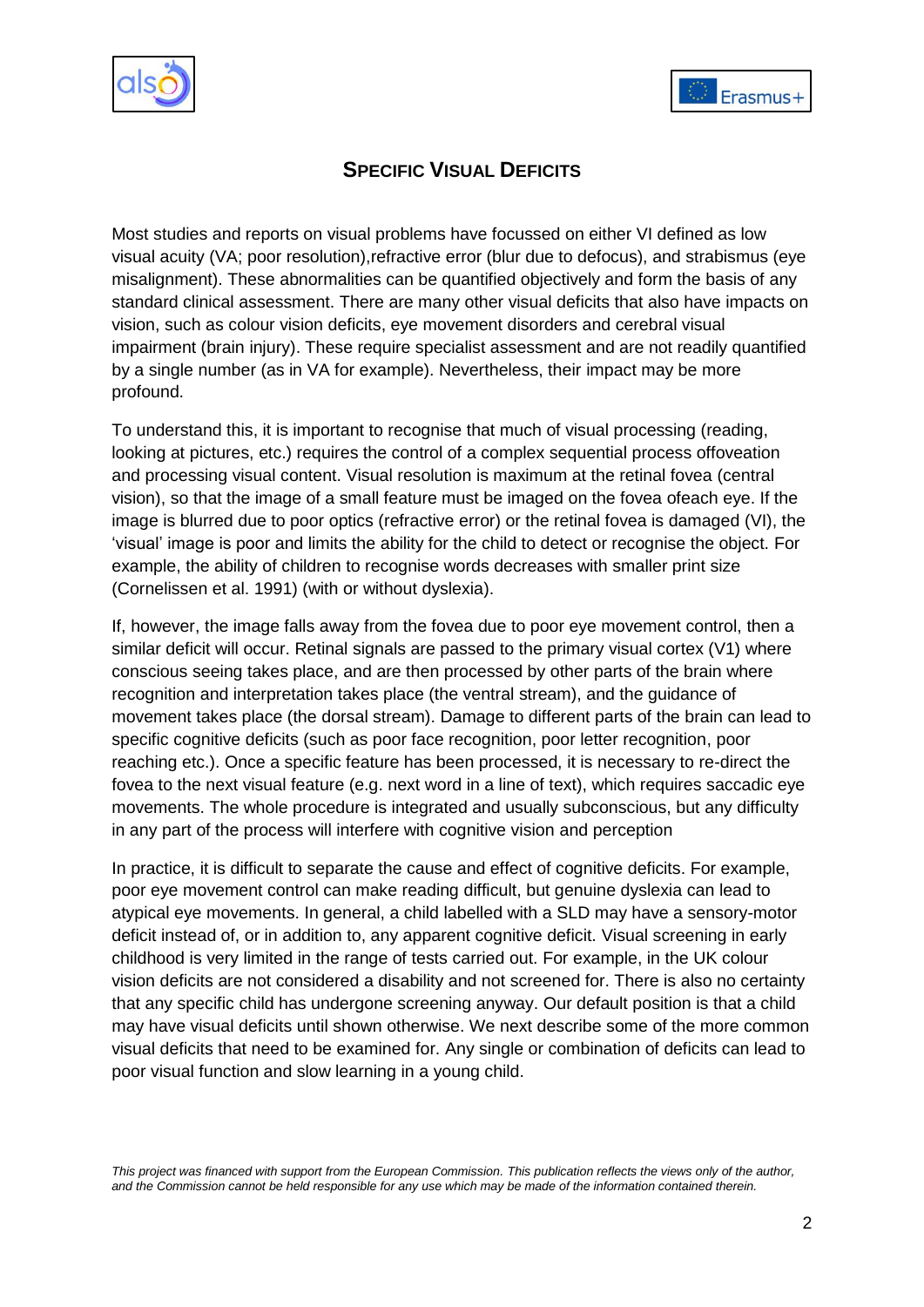



#### *Description*

Refractive error (RE) (sometimes called "ametropia") is defocus of the image at the retina, which leads to blurry vision and reduced visual acuity (VA). VA is usually measured as the size of the smallest letter (or other optotype) that can be recognised on a chart.RE is measured with a retinoscope when accommodation is temporarily paralysed (cyclopegia). When the image of a distant object falls behind the retina, the RE is hyperopia (or "hypometropia") (long-sightedness). When the image forms in front of the retina the RE is myopia (short-sightedness). If the image formed is in focus at the retina, no RE is present (emmetropia). The prevalence of RE varies widely depending on ethnicity (Rudnicka et al 2010).

In children, the shape of the lens can be controlled to change the optical power of the eye (called "accommodation"). Thus, making the lens more spherical increases optical power and allows the image of near objects to be brought to a focus on the retina. Conversely, making the lens flatter brings far objects into focus. Thus, to some extent RE can be overcome by accommodation, but this can be incomplete and effortful (tiring).

RE can be corrected optically by spectacles or contact lenses and is therefore an avoidable cause of visual impairment. Nevertheless, uncorrected RE is the most common cause of poor visual acuity in school-age children.In a study of white children in Northern Ireland, Donoghue et al (2010) reported the prevalence of refractive error in two groups: 6-7year olds and 12-13 year olds. In the younger group, myopia was present in 2.8% and hyperopia in 26%, and in the older group myopia was present in 17.7% and hyperopia in 14.7%. However, even though spectacles had been prescribed, a quarter of them did not wear them at school. Thus, compliance is an important issue.

## *Effects*

Uncorrected RE leads to loss of VA, blur, and low contrast sensitivity at high spatial frequencies.Myopia and hyperopia need to be considered separately. Myopic children are less affected for near work (such as a display) because the eye can accommodate, but even so, severe myopia can lead to very close work (bringing the display up very close). Hyperopic children may be able to accommodate near targets, but this can lead to eye strain and headache. Children with hyperopic RE tend to have poorer performance on visual cognitive tests (Atkinson et al., 2002), and poorer literacy (Williams et al., 2005). Hyperopia is more prevalent in children with LD than children with no LD (Rosner&Rosner, 1987).

## *Diagnostic*

RE is diagnosed by refractionby a specialist.

#### **UNCORRECTABLE LOW VISUAL ACUITY (VISUAL IMPAIRMENT).**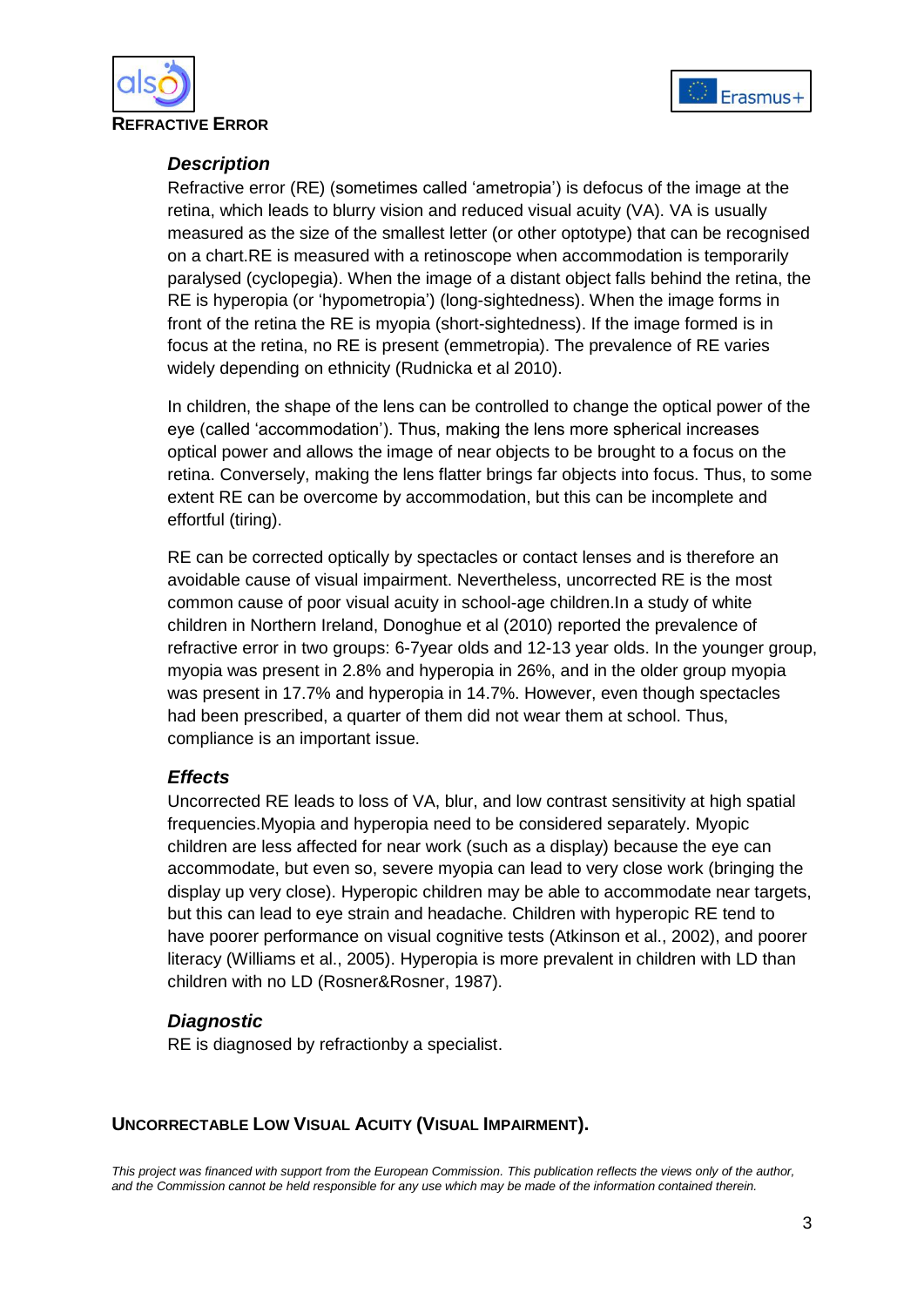



### *Description*

Uncorrectable low visual acuity reflects intrinsic anomalies/damage to the visual pathways that cannot be corrected by lenses. It is often called "visual impairment" (but this usage is variable). VI may be due to a retinal or brain disorder (or both).In children with delayed development (IQ<=80),Nielsen at al. (2007a) found an incidence of 10.5% which correlated negatively with IQ, (reaching 22.4% for IQ<50). The causes of VI are manifold but most are pre-natal (with most being genetic) or peri-natal (with most due to prematurity). According to Nielsen et al, over half are secondary to brain damage, or cerebral visual impairment (CVI see below).

There are very many specific disorders that cause VI, and for a given diagnosis, each child is affected to a different degree. Thus, medical diagnoses are only rough guides to the disability experienced by the child. The commonality is, however, poor contrast sensitivity and low visual acuity (VA) ranging from mild visual loss to total blindness (rare). Note that there may be associated visual deficits, such as nystagmus, amblyopia.

## *Effect*

As with RE, the main effect is low VA, poor contrast sensitivity at high spatial frequencies. However, there is no treatment. RE often occurs in addition to VI.

## *Diagnostic*

VI is diagnosed by an ophthalmologist.

## **STRABISMUS & AMBLYOPIA**

#### *Description*

Strabismus is a misalignment of the eyes (usually horizontal). In the UK it also known as "squint". Strabismus occurs in about 5% of schoolchildren. The most common type (60%) is when one "turns in" (esotropia), but one eye may turn out (exotropia). The condition may start in infancy or later. Strabismus can usually be corrected by surgery. A common consequence of strabismus is amblyopia, where the vision of one eye fails to develop (cortically) normally. This is sometimes known as "lazy eye". Amblyopia can be treated by occlusion therapy (patching) where the normal eye is covered to force the poorer eye to develop, but treatment must start early otherwise the poor vision becomes permanent. Amblyopia can also be caused by unequal RE in each eye or when one is deprived of vision (such as cataract).

## *Effect*

Strabismus and amblyopia usually only affects vision in one eye. If vision is the unaffected eye is normal, then behavioural vision is near-normal. However, most children have poor or no stereopsis, thus affecting depth perception. For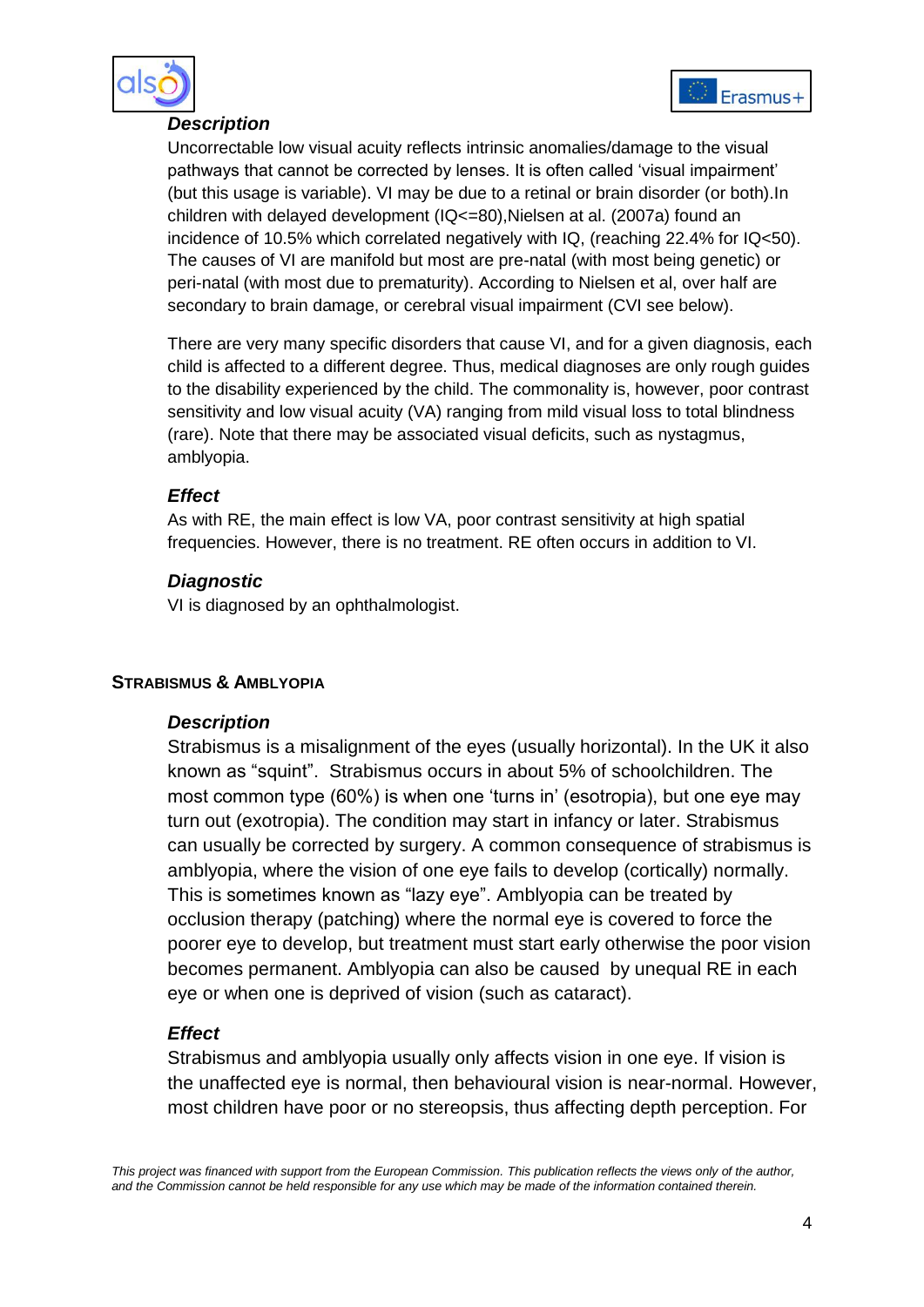



example, wearing 3-D glasses for a 3-D movie fails to give rise to the perception of depth.

*Diagnostic* Diagnosed by a specialist.

## **COLOUR VISION DEFICIENCY**

## *Description*

Normal human colour vision is trichromatic and requires normal functioning of three cone pigments referred to as "short", "medium", and "long" wavelength pigments (or "blue", "green", "red" pigments"). When a pigment is deficient, the terms tritan (short), deutan (medium) and protan (long) are used. The genes for the L and M pigments are on the X chromosome; the S pigment is on chromosome 7. Mutations of the L and M pigments give rise to anomalous colour vision for medium/long wavelengths (red-green colours for a normal trichromat).

The vast majority of colour vision deficiencies are inherited, and occur independently of any other cognitive/brain problems. Most are X-linked recessive and affect about 8% of males and 0.5% females of European descent. Children with learning difficulties are just as likely to be affected as any other child.

The most common deficit is deuteranomaly, caused by an anomalous shifting of the medium wavelength to longer wavelengths. It affects 4.6% of males and 0.4% of females. Complete loss of medium wavelength function is called deuteranopia and affects 1.3% males and 0.01% females. In protanomaly, the L pigment is shifted to lower wavelength and affects 1.1% males, and 0.03% females, and loss of L pigment function is called protanopia affecting 1% males and 0.02% females. Abnormalities of the S pigment, called tritanopia, are much rarer (<0.02%) with autosomal dominant inheritance affecting males and females equally.

## *Effects*

Colour vision is important for identifying objects and increasing contrast, especially in complex visual scenes. Colour vision is also used connotatively to convey a specific meaning or message (e.g. danger, traffic lights, etc.). The perception of colour depends on the relative absorption of the three pigments, so people with colour deficiency have a different perception of colours that can lead to difficulties in identifying and interpreting objects. For deutan and protan deficits, there is reduced (or absent) discriminability between long wavelengths, that is distinguishing between red – green colours.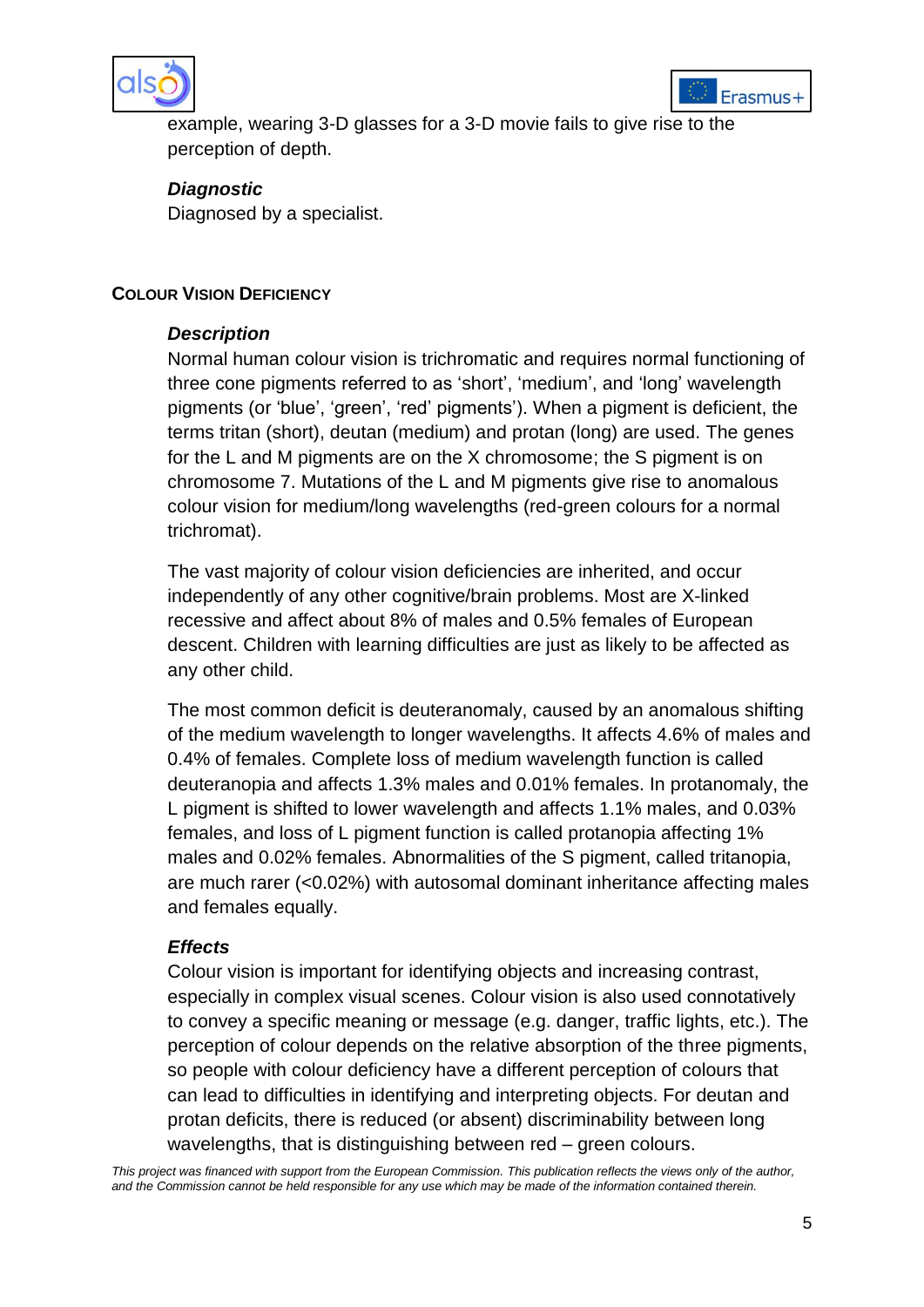



#### *Diagnostics*

Difficult to diagnose, and not routine in the UK.

#### **NYSTAGMUS**

## *Description*

Nystagmus is an eye movement disorder characterised by involuntary oscillation of the eyes. Oscillations may be horizontal, vertical, or torsional (rotary) and may affect one eye or both eyes. There are many types of nystagmus, but they are usually classified as "developmental" or "acquired". Developmental nystagmus has an onset in early infancy and is usually associated with congenital visual deficits, whereas acquired nystagmus can have an onset from infancy (very rare) to adulthood and is associated with neurological disease.In schoolchildren, the vast majority of nystagmus is developmental and can be subdivided into two types: Latent nystagmus (LN) (also known as Fusion Maldevelopment Nystagmus Syndrome) and Infantile nystagmus (IN) (also known as infantile nystagmus syndrome, or congenital nystagmus.

LN is strongly associated with early-onset strabismus; ~99% of cases of LN have strabismus, and ~50% of infants with early onset strabismus develop LN. Given that 1% of infants develop early-onset strabismus, the incidence of LN is 0.5% (1:200), but many cases go unreported (Harris 2014). A peculiarity of LN is that it becomes manifest or worse when one eye is occluded. LN is horizontal (sometimes with an additional torsional component). LN occurs with unequal vision from birth (see amblyopia), and most cases the nystagmus is always manifest to some degree since vision in one eye is worse (equivalent to partial occlusion).

IN occurs in ~0.3% of infants, and is associated in 70% of cases with bilateral visual deficits (e.g. albinism, cataracts, aniridia, and many more). In 30% no underlying visual defect can be identified, and the nystagmus is labelled as "idiopathic" IN (Harris 2014). IN is usually horizontal and conjugate (same in both eyes), but there are exceptions.

## *Effects*

Even though the nystagmus causes the fovea to be constantly moving across the point of regard in a visual scene, children do NOT normally experience the visual world as oscillating (called "oscillopsia"). IN often increases in intensity when the child is under stress, and oscillopsia may then occur, but it is not a serious problem (unlike acquired nystagmus).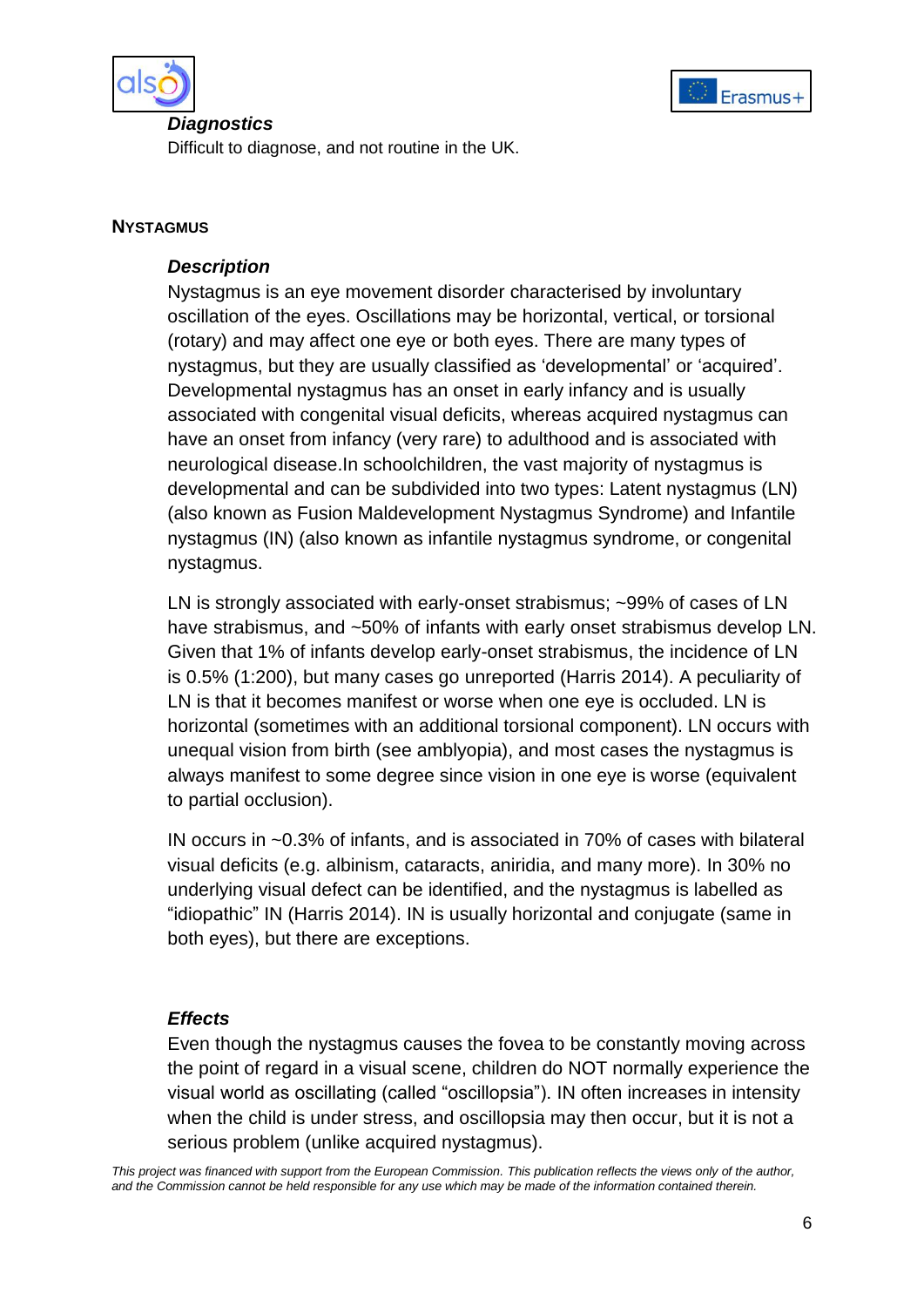



In terms of VA, it is difficult to distinguish between the cause and effect of developmental nystagmus.Recent data suggests that, even in idiopathic IN, the moving eyes do not reduce VA. Rather, VA is already poor due either to an unknown retinal problem or amblyopia induced by the nystagmus(Dunn et al., 2014). VA is typically 0.3 logMar, but ranges widely. Thus, in this respect, developmental nystagmus should be viewed as an uncorrectable cause of poor VA.

Nystagmus has other important and unique effects, however.The intensity of nystagmus in both LN and IN depends on the gaze direction (the direction of the eyes relative to the head), and typically there is a regionof least nystagmus called a "null region". For many the null region is not straight ahead, but to one side or up or down. The child will then adopt an abnormal head posture to compensate by bringing the null region to bear on the region of visual interest. For example, a null region in right gaze is compensated by turning the head to the left.

Foveating a peripheral visual target is usually achieved by a saccadic eye movement, sometimes accompanied with a head movement. Thus, in normal viewing of a visual scene different visual targets are sequentially processed rapidly by an alternating sequence of fixations and saccades (called "visual scanning").Nystagmus prevents precise foveation, so that viewing a peripheral target takes longer, which is colloquially known as the "time-to-see" phenomenon. It depends on the precise waveform of the oscillations, and is exacerbated by stress (Jones et al., 2013). Thus, nystagmus should be viewed as causing processing delays, although they may not have a cognitive component *per se*, but simply reflect delay in foveation.

## *Diagnostics*

Nystagmus can usually be seen clinically, but eye movement recording is necessary to identify the type of nystagmus.

## **SACCADE INITIATION FAILURE**

## *Description*

Saccade initiation failure (SIF) is a difficulty in triggering saccades(Harris et al., 1996). SIF is also known as "ocular motor apraxia", or "congenital ocular motor apraxia", but the condition is not a true apraxia. SIF is distinct from "dyspraxia". SIF is often considered rare, but this reflects the difficulty in recognising the problem. SIF is associated with a very wide range of clinical conditions from brain malformations, perinatal disorders, neurodegenerative conditions, and a variety of syndromes(Cassidy et al, 2000). The most typical

*This project was financed with support from the European Commission. This publication reflects the views only of the author, and the Commission cannot be held responsible for any use which may be made of the information contained therein.* findings on brain imaging are cerebellar malformations and white matter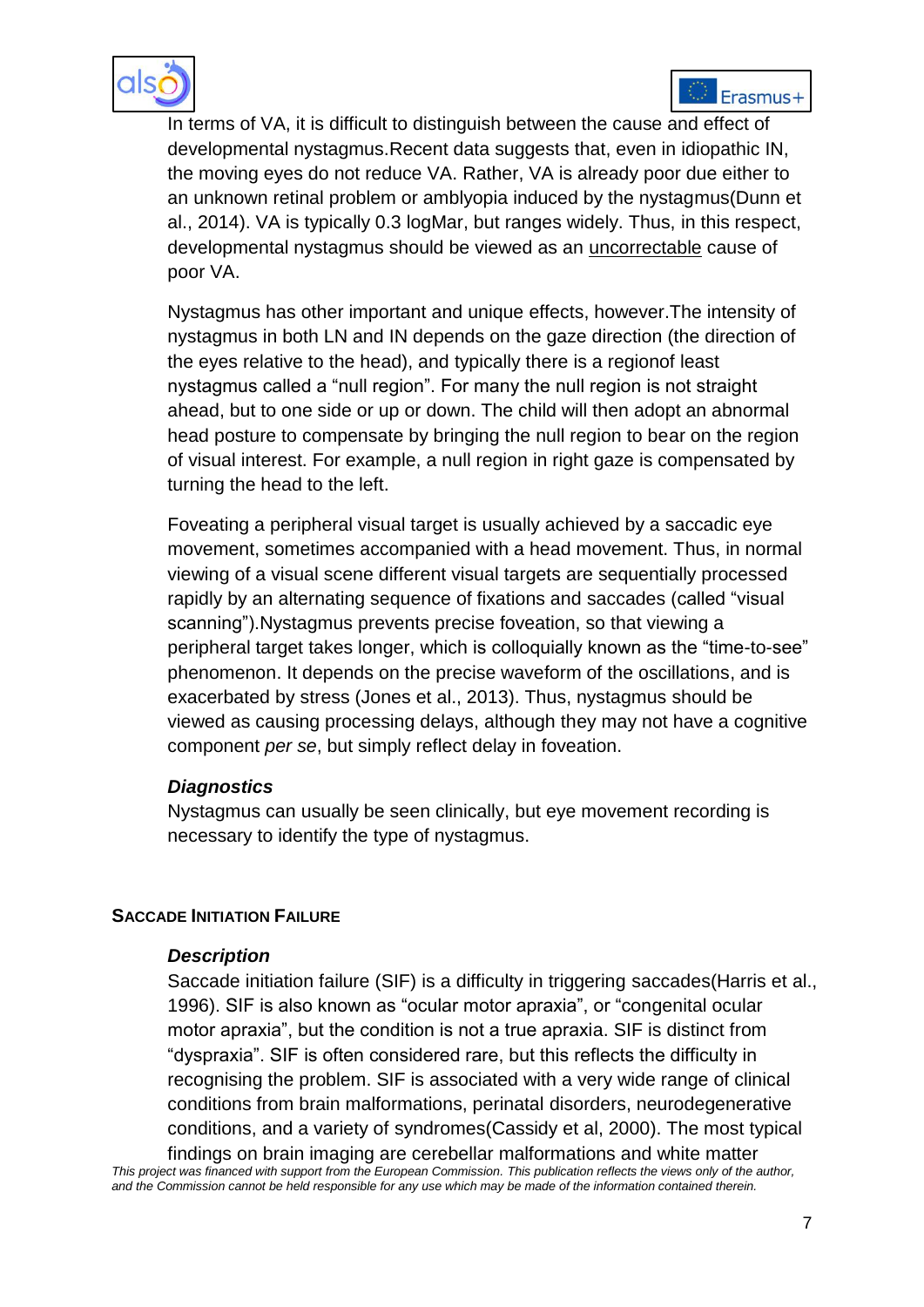



disorders, but in many cases no underlying neurological cause can be found(Shawkat et al, 1995).

Regardless of the underlying neurology, most children with SIF also have other issues. Developmental delay is common with late walking and poor motor coordination. Expressive (articulatory) speech delay is very common and usually requires speech therapy. Other eye movement abnormalities are also common including poor smooth pursuit, inaccurate saccades (saccade dysmetria), strabismus, and also nystagmus less commonly.

To overcome the saccadic deficit, many children develop compensatory strategies such as a peculiar head-thrusting and/or blinking which helps to trigger saccades. However this is not universal, and in any case, they are not easy to detect.

## *Effects*

The main effect of SIF is the difficulty in shifting gaze from one visual object to another. For most children, this prolongs fixation on the current object and delays refixations. For the severely affected, refixations may be virtually impossible and the child appears not to look at or scan the visual scene. Indeed, infants with severe SIF appear blind.

Reading and scanning pictures become difficult and can be misinterpreted by parents, teachers, and psychological assessorsas indicating dyslexia, learning difficulties, and even low IQ (Jan et al. 1998). For example, performance on IQ tasks that require many saccades (such as comparing pictures) can be below normal but incorrectly interpreted as low visuo-spatial IQ, which when coupled with speech difficulties can indicate low general IQ, even though cognitive function may be normal. Currently, it is not known how many children with LD actually have SIF.

## *Diagnostics*

SIF is difficult to test for, and diagnosis is usually made in a specialist paediatric ophthalmology centre. Eye movement recording will show long saccade latencies and prolonged fixations. Without eye movement recording, SIF appears similar to the time-to-see phenomenon in nystagmus.

For cognitive visual tasks, it is important to gauge their demand for saccadic eye movements separately from their cognitive content (e.g. comparing lookalike pictures for differences).

Reading may also be slow because of the difficulty in fixating the next word along the line, rather than a problem in comprehension. This is particularly important for left-right languages (rather than vertical languages),as SIF usually only affects horizontal saccades. Children with SIF will sometimes turn

*This project was financed with support from the European Commission. This publication reflects the views only of the author, and the Commission cannot be held responsible for any use which may be made of the information contained therein.*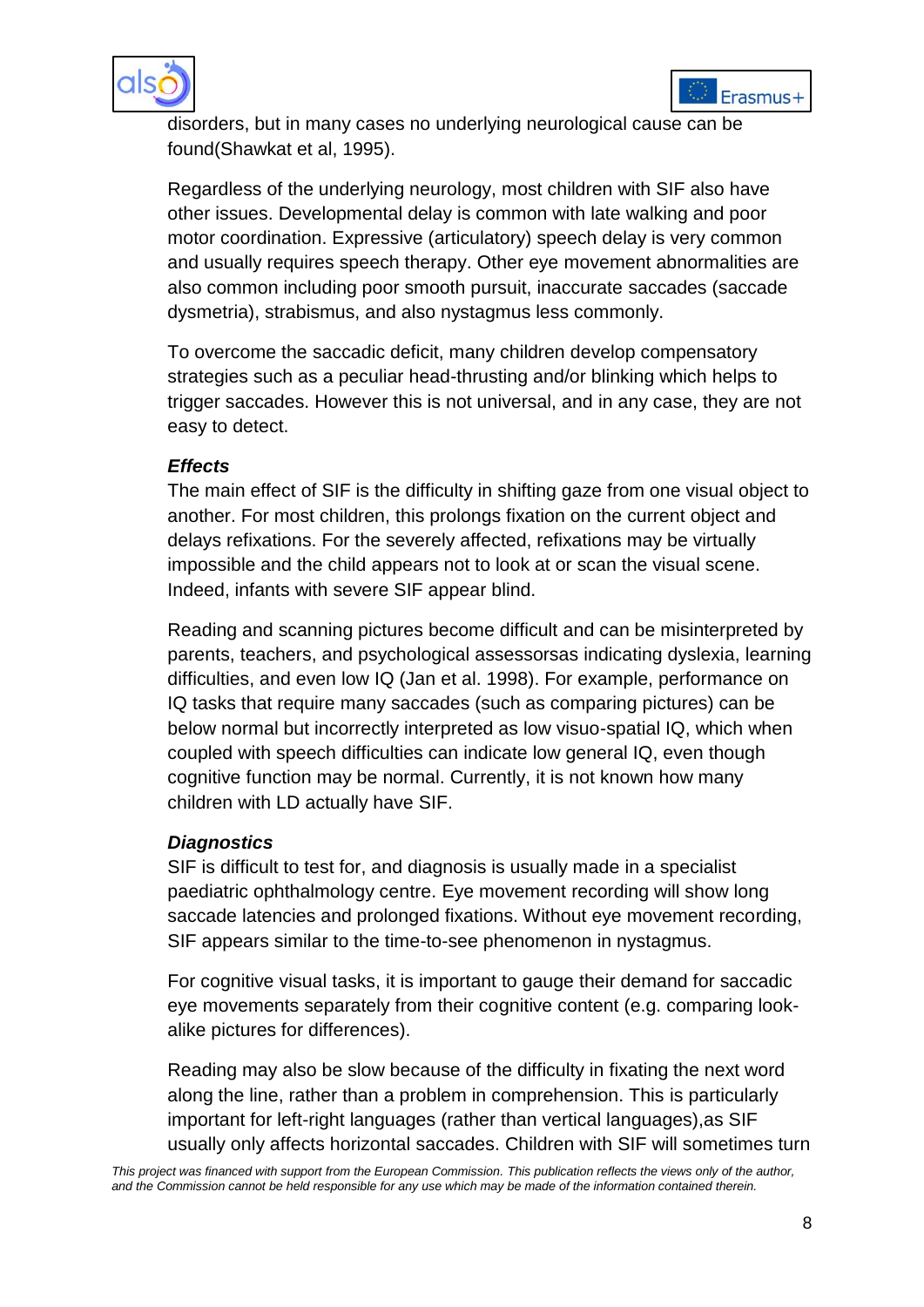



a book horizontally in order to read "down" the line. Others will move the book jerkily to the left to reduce the need to make saccades (potentially a very useful diagnostic via hand-held tablets).

There is a compelling overlapof SIF with the general condition of developmental coordination disorder (DCD), (viz: oral/speech dyspraxia and motor dyspraxia). Even the use of head movements instead of eye movements has been emphasised: see

[http://edbydesign.com/learning/learning-disabilities/dyspraxia.html.](http://edbydesign.com/learning/learning-disabilities/dyspraxia.html)

## **CEREBRAL VISUAL IMPAIRMENT**

## *Description*

Cerebral visual impairment (CVI) (sometime called "cortical visual impairment") refers to children who have visual problems in processing visual information that is NOT due to problems with the eyes *per se* (although children with CVI may also have ocular problems). We consider eye movement disorders as separate from CVI.

In schoolchildren, CVI usually originates from birth (pre-natal or peri-natal). In particular, there is a strong association of CVI with premature or traumatic birth (e.g. periventricular leukomalacia, perinatal asphyxiation). Postnatal head trauma (e.g. physical abuse, head injury) can also lead to CVI but is less common.CVI may also follow brain tumour, meningitis, hydrocephalus or encephalitis.

## *Effects*

CVI can be due to damage to the visual cortex and associated cortices involved in processing visual information (as well as other areas of the brain). Damage to the visual cortex (V1) can result in a range of VI from complete cortical blindness to reduced visual acuity (with normal eyes), and various degrees of field defects in which various regions of the visual field are "blind".

When associated visual areas are affected, CVI can also lead to cognitive difficulties in:

- 1. Recognising objects, such as faces (prosopagnosia)
- 2. Spatial orientation and visually guided behaviour
- 3. Depth perception
- 4. Movement perception (akinetopsia)
- 5. Simultaneous perception (simultanagnosia), and figure-ground separation.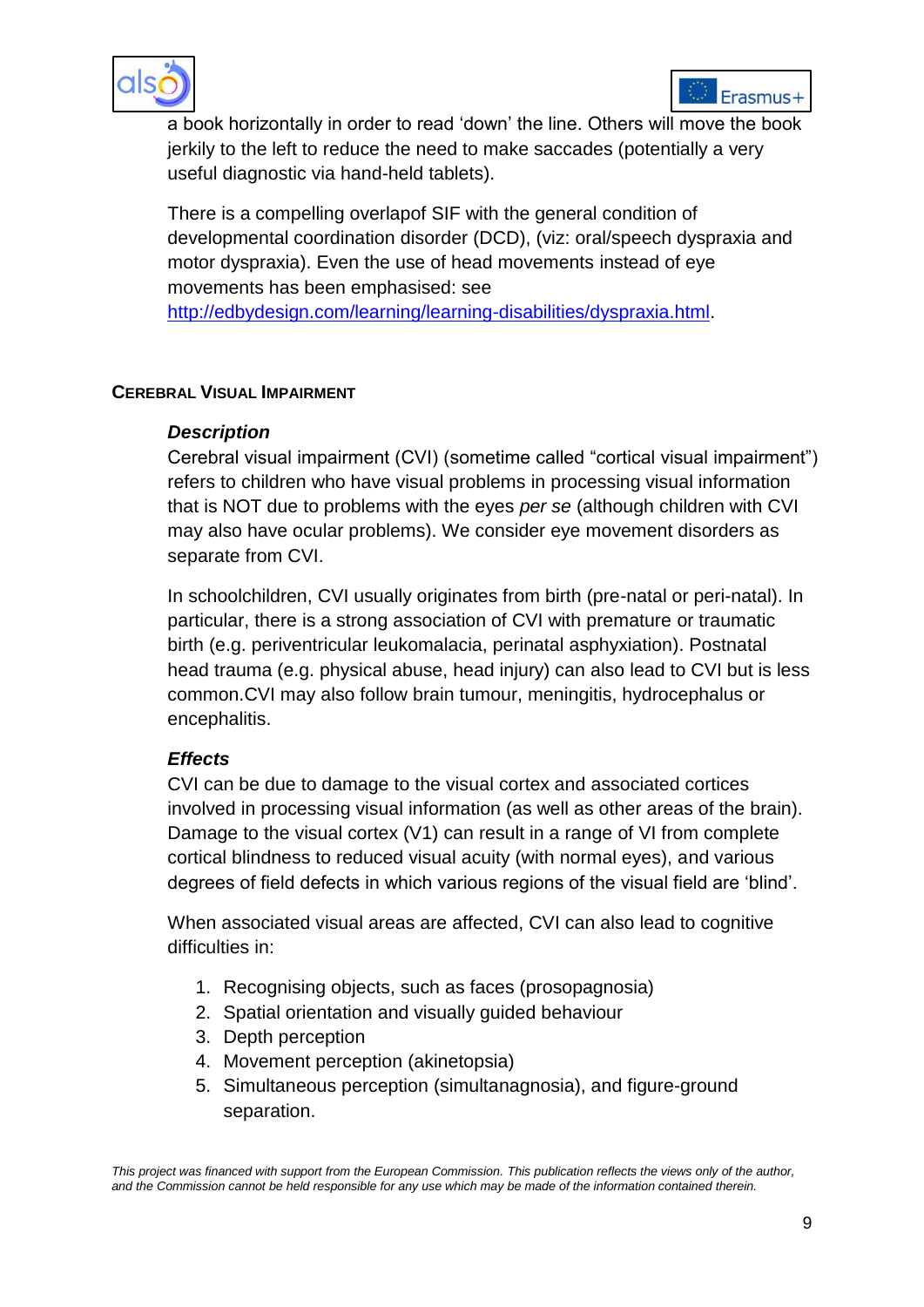



**Figure 1From Dutton et al. (1996)** 

Simultanagnosia is the inability to see more than one object at the same time, and consequently patients have difficulty in seeing the "overall" picture. According to Dutton et al. (1996), face recognition was more problematic for groups of well-known individuals rather than one-to-one, suggesting a simultanagnostic component as well.

#### *Diagnostics*

There is no simple way to identify CVI. It is usually based on poor behavioural vision with normal eyes. However, this is inadequate when there is an additional ocular problem, or when there are only cognitive deficits. It is also notoriously difficult to predict CVI from medical history or from MRI images.

There is clearly an overlap with CVI and LDs, but the prevalence of some degree of CVI in children with LD is not known.Some important signs that suggest CVI are:

- a) Not reaching for objects to one side, or looking away from an object/person in order to see them (hemianopia).
- b) Seeing only objects if they are still (akinetopsia), or for some children when objects do move.
- c) Poor responses to faces (prosopagnosia)
- d) Difficulty in responding to objects with a "busy" background (simultanagnosia).

*This project was financed with support from the European Commission. This publication reflects the views only of the author, and the Commission cannot be held responsible for any use which may be made of the information contained therein.*

**Right field loss** No. of cases

Total: 20 patients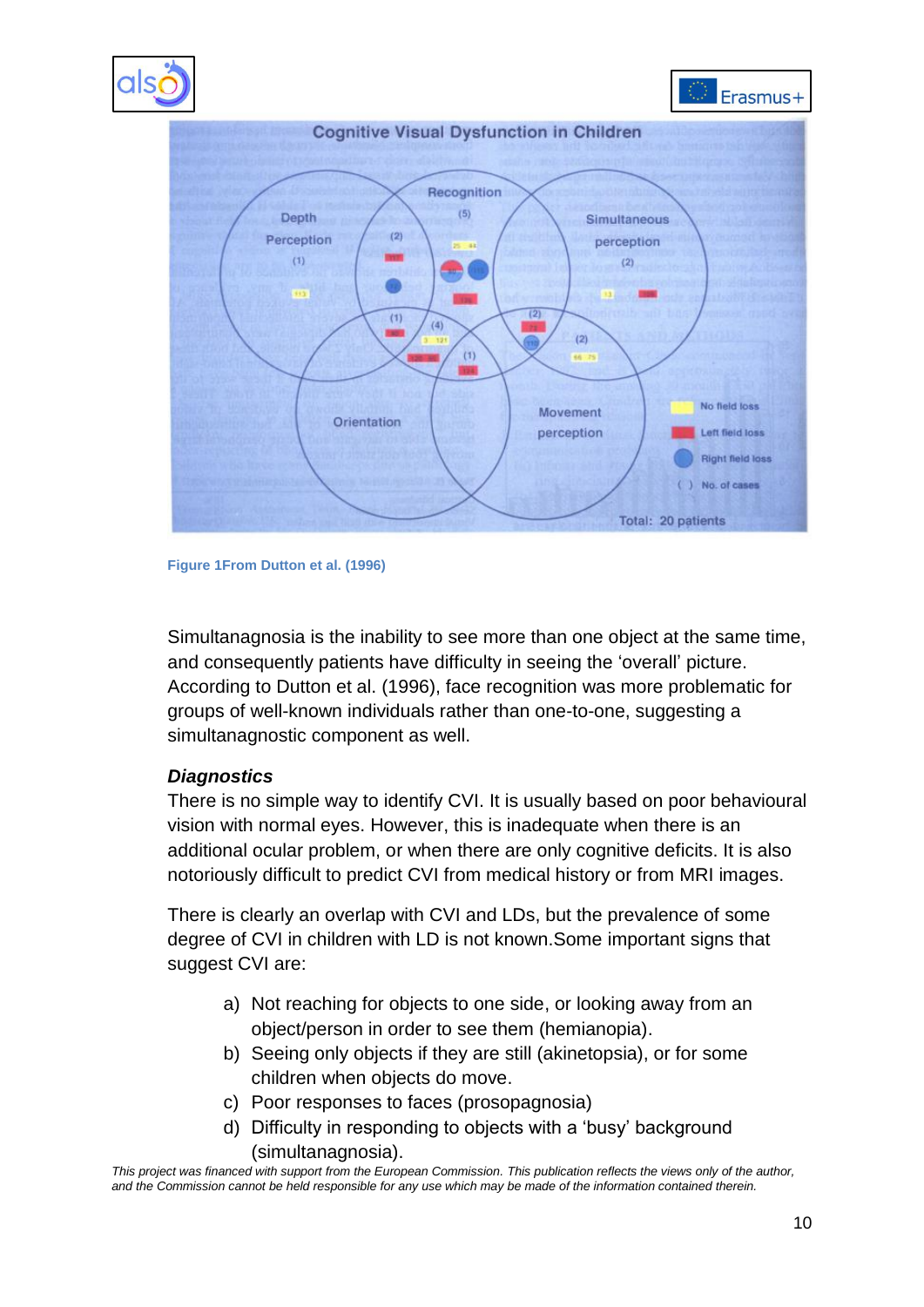



e) Looking for an object and then purposefully looking away before reaching for it (optic ataxia).

## **IMPLICATIONS FOR VISUAL DISPLAYS**

To maximise a child"s performance it is necessary to adapt a visual display to the child's visual abilities. Assuming no eye movement recording ability, the main visual dimensions that need to be adapted and hence "diagnosed" are:

- 1) Colour content
- 2) Minimum object size
- 3) Sensitivity to object density
- 4) Response time allowance
- 5) Pointing accuracy
- 6) Ability to recognise/discriminate faces
- [ 7 Care with objects in depth (disparity) ]

Interestingly, in a recent design of therapeutic visual games for children with CVI, Waddington et al. (2015) employed adapted control of (2), (3), and (4). They also recommended san-serif fonts (e.g. Arial), voiceover or audio feedback when the cursor or finger (touchscreen) is over a usable icon, and simplifying or removing visual backgrounds.

It is important to recognise that these adaptations are not independent of each other. For example, a visual object with low visual contrast (from the child"s perspective) takes longer to respond to. Using red vs. green objects for diagnosing minimum object size would be counterproductive for a colour blind child. A child with simultanagnosiawill not perform well on any task with a crowded display. A child with prosopagnosia will not perform well on a task that requires the discrimination of faces, and so on. Given that a child"s abilities are unknown at the outset, care is needed in the "diagnostic" tests and their sequence of administration.

## **REFERENCES**

Atkinson J, Anker S, Nardini M, Braddick O, Hughes C, Rae S, Wattam-Bell J, Atkinson S (2002) Infant vision screening predicts failures on motor and cognitive tests up to school age. Strabismus 10:187-198.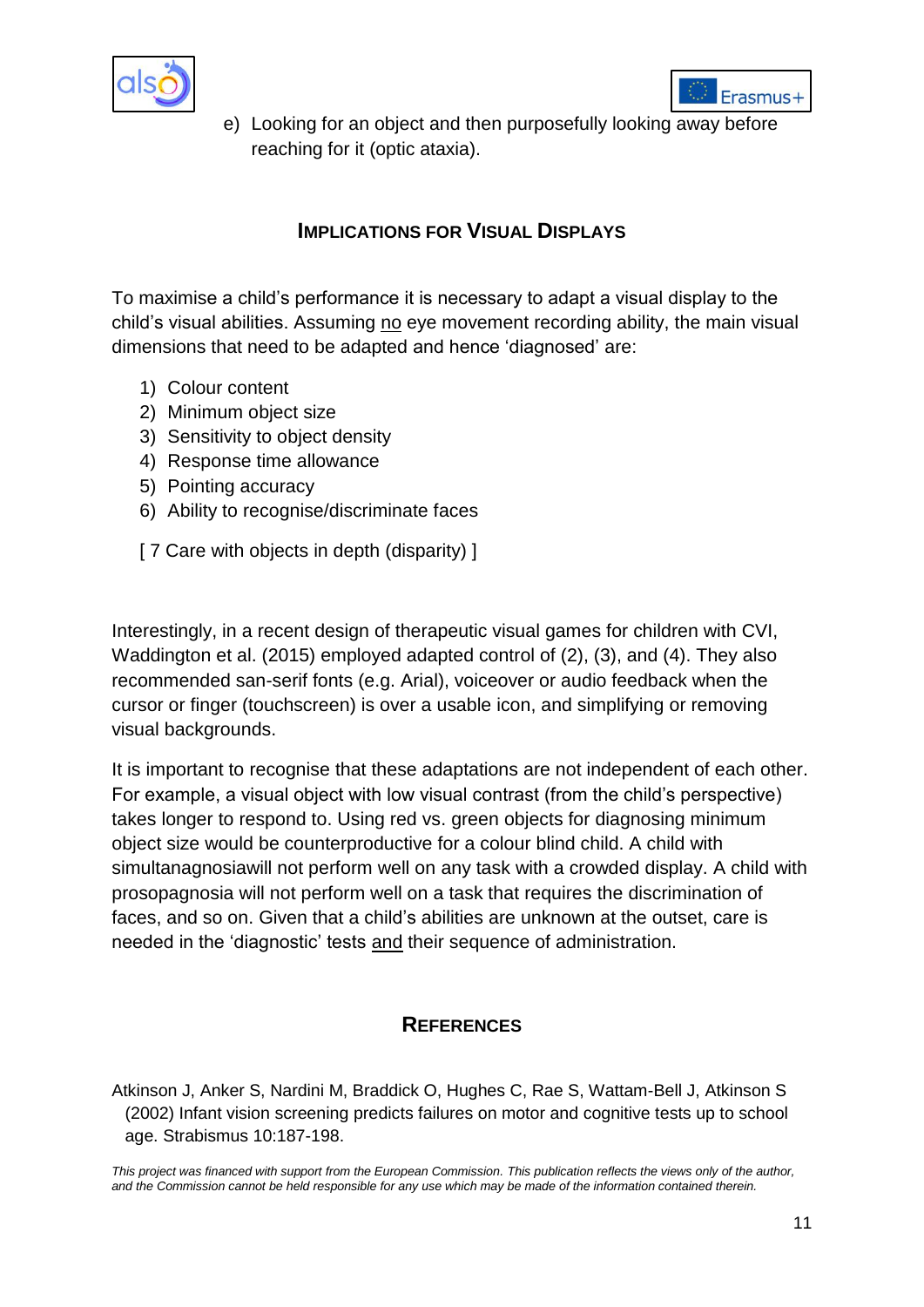



Bankes JLK (1974): Ocular problems of mentally handicapped children. Aust J Ophthalmol 2: 71–74.

- Bassett, P. (2010). Educational progress of young blind and partially sighted pupils.Statsconsultancy for RNIB.
- Byron HM (1962): Ophthalmic survey of 162 mentally retarded children. N Y State JMed 62: 3102–3104.
- Cassidy L, Taylor D, Harris CM. (2000) Abnormalsupranuclear eye movements in the child a practical guide to examination and interpretation Survey of Ophthalmology 44:479-506.
- Chanfreau, J., &Cebulla, A. (2009).Educational attainment of blind and partially sighted pupils. London: RNIB.
- Chang YS, Shih MH, Tseng SH, Cheng HC &Teng CL (2005): Ophthalmologic abnormalities in high school students with mental retardation in Taiwan. J Formos Med Assoc 104: 578– 584
- Copper AC &Schappert-Kimmijser J (1970):The causes of blindness in 156 visually and mentally defective children. Ophthalmologica 160: 302.
- Cornellisen P, Bradley L, Fowler S, Stein J (1991) What children see affects how they read. Dev Med Child Neurol 33:755-762.
- Donoghue L, McClelland JF, Logan NS, Rudnicka AR, Owen CG, Saunders KJ (2010) Refractive error and visual impairment in school children in Northern Ireland. British Journal of Ophthalmology 94:1155-1159.
- Dunn MJ, Margrain TH, Woodhouse JM, Ennis FA, Harris CM, Erichsen JT (2014) Visual acuity in infantile nystagmus in the absence of image motion*. Investigative Ophthalmology and Visual Science*55:2682-6.
- Dutton G, Ballantyne J, Boyd G, Bradnam M, Day R,McCulloch D, Mackie R, Phillips S, Saunders K. Corticalvisual dysfunction in children: a clinical study. Eye 1996;10: 302–309.
- Fletcher MC & Thompson MM (1961): Eye abnormalities in the mentally defective. Am J MentDefic 66: 242–244.
- Harris CM, Shawkat F, Russell-Eggitt I, Wilson J, Taylor D. (1996) Intermittent horizontal saccade failure ("ocular motor apraxia") in children. British Journal of Ophthalmology 80: 151-158.

Harris CM (2013) Infantile (congenital) nystagmus. Optometry Today56 (July 12): pp.48-53

- Harris CM (2013) Latent nystagmus.Optometry Today54 (May 17): pp.49-53.
- Haussler M, Bartels H &Strassbourg HM (1996): Multihandicapped blind and partially sighted children in South Germany. I. Prevalence, impairments and ophthalmologic findings. Dev Med Child Neurol 38:1068–1075.

*This project was financed with support from the European Commission. This publication reflects the views only of the author, and the Commission cannot be held responsible for any use which may be made of the information contained therein.*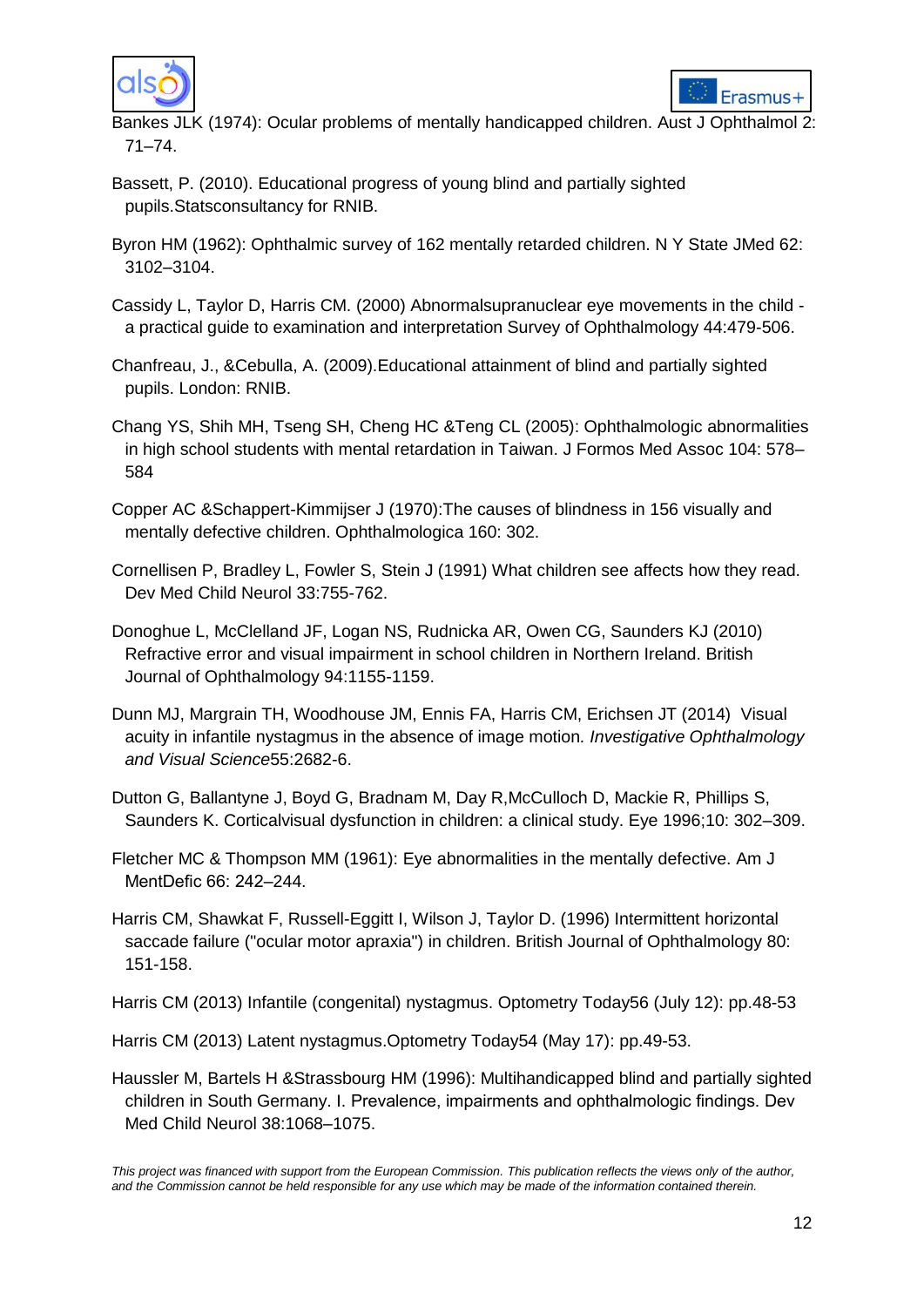



- Jan JE, Kearney S, Groenveld M, Sargent MA, Poskitt KJ. (1998)Speech, cognition, and imaging studies in congenital ocularmotor apraxia.Developmental Medicine& Child Neurology 40: 95–99.
- Jones PH, Harris CM, Woodhouse JM, Margrain TM, Ennis F, Erichsen JT (2013) The impact of stress on the visual function of patients with infantile nystagmus syndrome. *Investigative Ophthalmology and Visual Science*54:7943-51.
- Kwok SK, Ho PCP, Chan AKH, Gandhi SR & Lam DSC (1996): Ocular defects in children and adolescents with severe mental deficiency. J Intellect Disabil Res 40: 330–335.
- McQuaid RD &Arvidsson J (1992): Vision examination of children in Riyadh"s handicapped children house. J Am OptomAssoc 63: 262–265.
- Nielsen LS, Skov L, Jensen H. (2007a) Visual dysfunctions and ocular disorders inchildren with developmental delay. I Prevalence, diagnoses and aetiology of visual impairment. Acta Opthalmologica Scandinavica ;85:149‐56.
- Nielsen LS, Skov L, Jensen H. (2007b) Visual dysfunctions and ocular disorders in children withdevelopmental delay. II Aspects of refractive errors, strabismus and contrast sensitivity. Acta Opthalmologica Scandinavica 85:419‐26.
- Rosner JRosner J (1987) Comparison of visual characteristics in children with and without learning difficulties. Am J OptomPhysiol Opt 64: 531-533.
- Rudnicka AR, Owen CG, Nightingale CM, Cook DG, Whincup PH (2010) Ethnic differences in the prevalence of myopia and ocular biometry in 10- and 11-year-old children: the child heart and health study in England (CHASE). Investigative Ophthalmology& Visual Sciences 51: 6270-6276.
- Shawkat FS, Kingsley D, Kendall B, Russell-Eggitt I, Taylor DSI, Harris CM. (1995) Neuroradiological and eye movement correlates in children with intermittent saccade failure: "ocular motor apraxia". Neuropediatrics 26: 298-305.
- Tuppurainen K (1983): Ocular findings among mentally retarded children in Finland. ActaOphthalmolScand 61: 634–644.
- Waddington, J., Linehan, C., Gerling, K., Hicks, K., & Hodgson, T. (2015).Participatory design of therapeutic video games for young people with neurological vision impairment. In: CHI 2015, 18-24 April 2015, Seoul, Republic of Korea.
- Warburg M (2001): Visual impairment in adult people with intellectual disability: literature review. J Intellect Disabil Res 45:424–438.
- Warburg M, Frederiksen P &Rattleff J (1979): Blindness among 7700 mentally retarded children. In: Smith V & Keen J(eds). Visual Handicap in Children.
- Whitney C, Cornelissen P (2007) Letter-position encoding and dyslexia.In Visual Factors in Reading (eds. PL Cornelissen and C Singleton) Blackwell Publishing; UK.

*This project was financed with support from the European Commission. This publication reflects the views only of the author, and the Commission cannot be held responsible for any use which may be made of the information contained therein.*